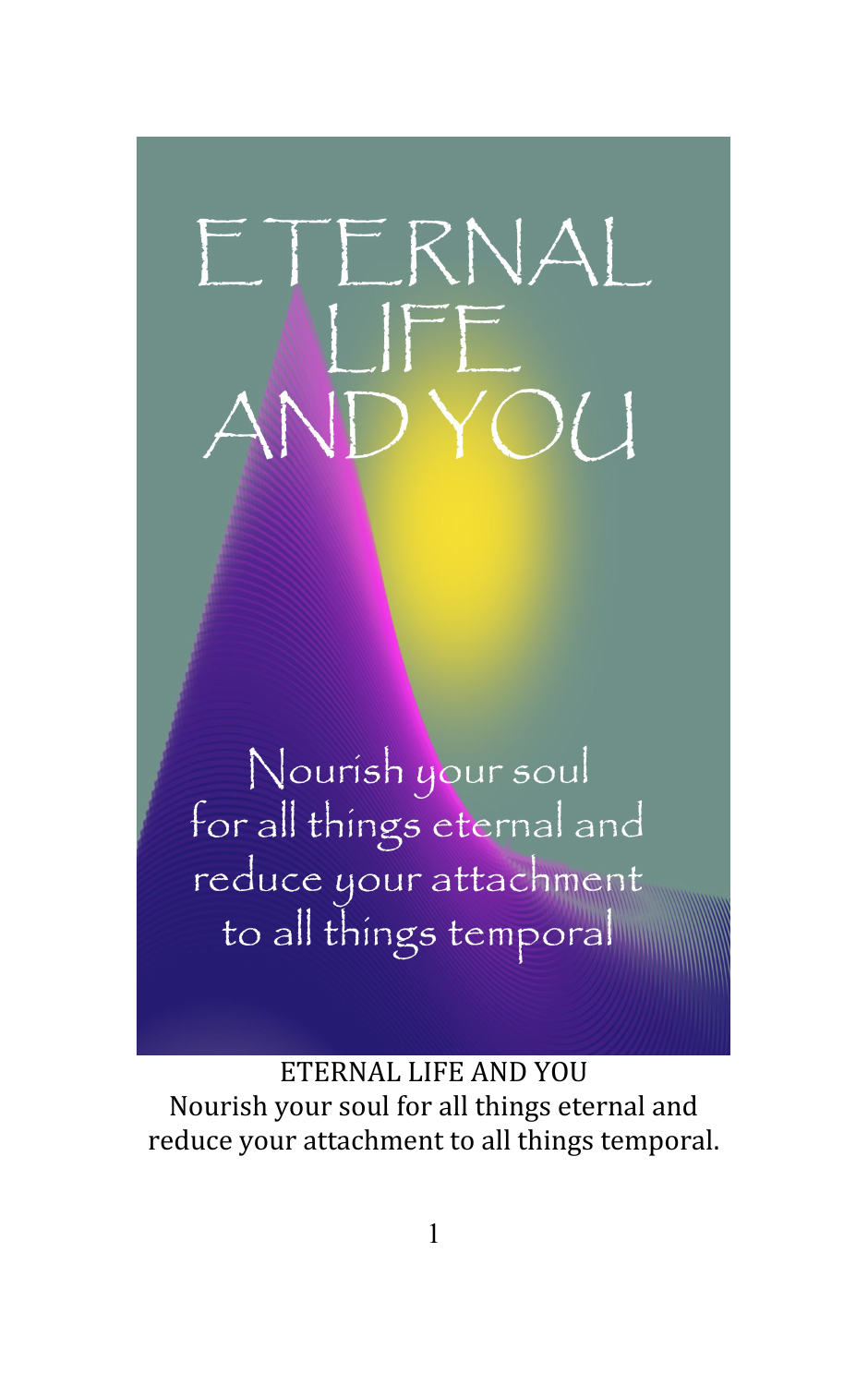## **Table of Contents**

**[Forward](#page-2-0)** [Chapter 1:](#page-4-0) [Chapter 2:](#page-9-0) [Chapter 3:](#page-14-0) [Chapter 4:](#page-18-0) [Wrapping Up](#page-23-0)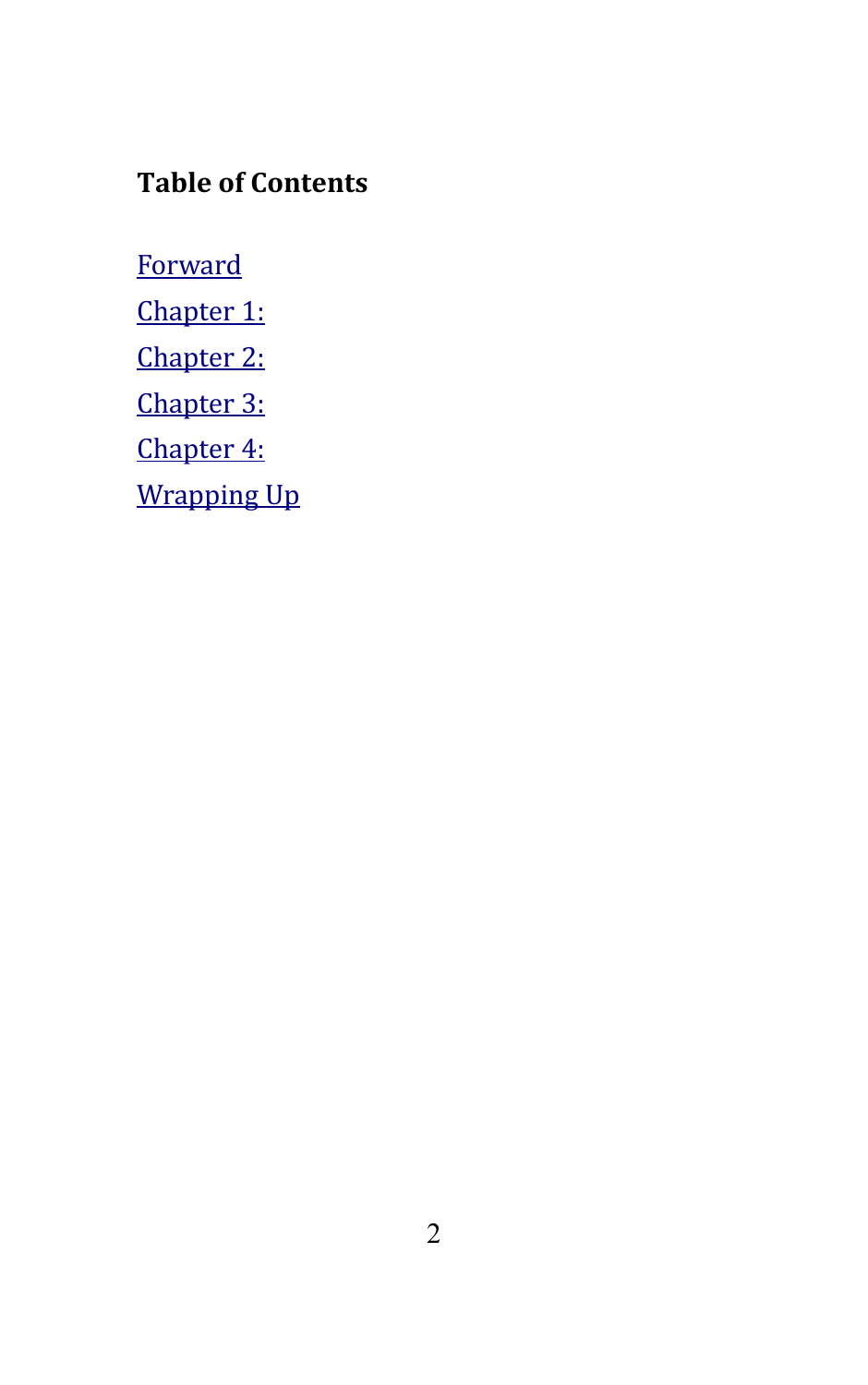#### <span id="page-2-0"></span>**Foreword**

For centuries, spiritual precepts have pointed us to the heart and soul as the source of wisdom, truth, peace, and eternal life. We call it the heart and soul because these deeper realities are felt most strongly in the region of the physical heart.

But, the spiritual heart and soul isn't limited to a location in your body. The heart and soul is the totality of your connection with the crucial qualities and greater dimensions of your true nature as limitless existence. Any full exploration of the bigger truth of your existence must include a discovery of the capabilities and qualities of this tender, loving, and wise aspect of your true nature is a pointing beyond the experience of the Heart and its wisdom, peace, and love to the possibility of acknowledging these essential qualities as who and what you are.

The heart and soul with all its joy, satisfaction, peace, love, and wisdom isn't simply something you may experience more totally; it's what you've always been and always will be. In realizing your true nature as this fullness of existence, you may ultimately rest from worry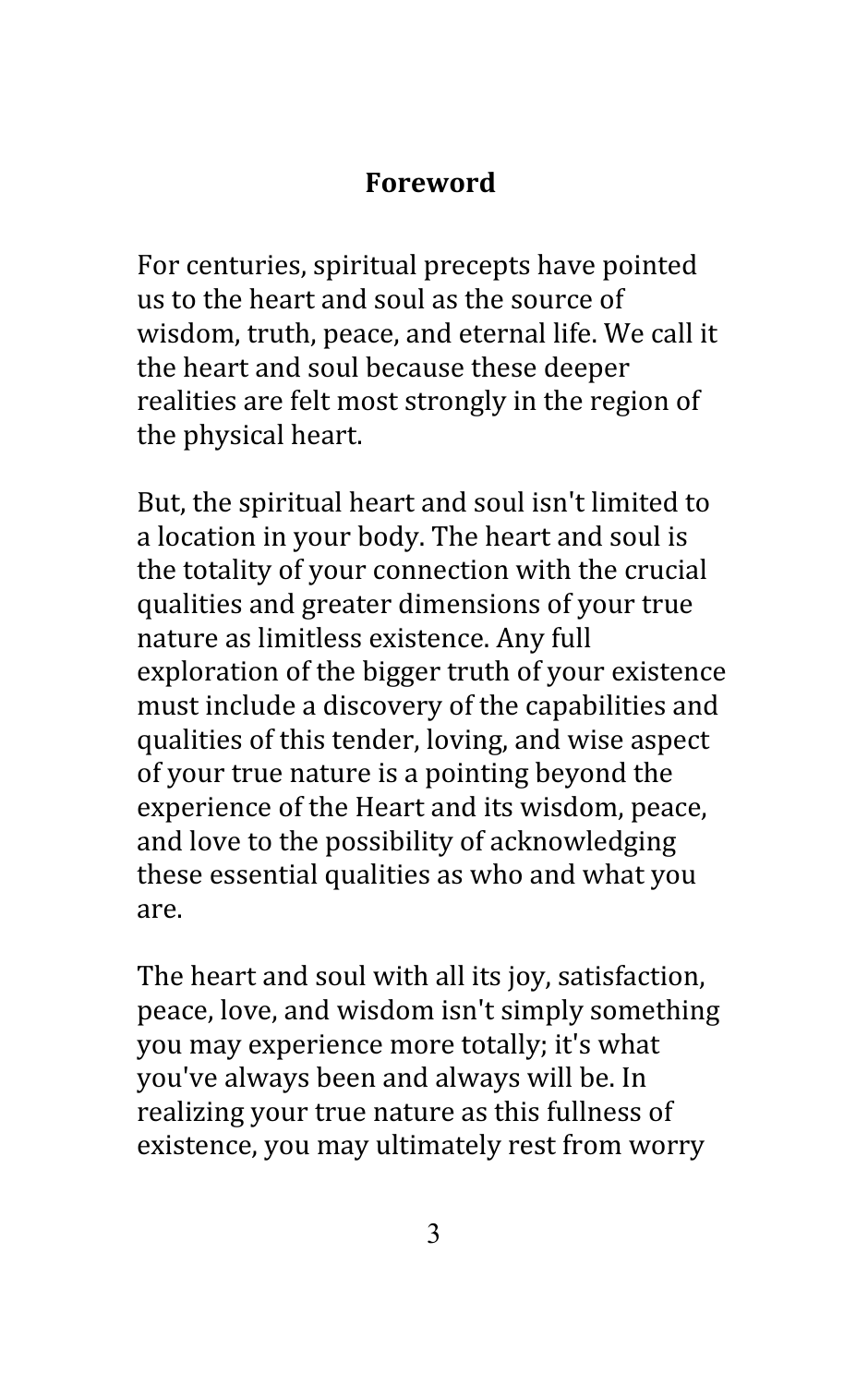about worldly possessions.

Eternal Life and You

Nourish your soul for all things eternal and reduce your attachment to all things temporal.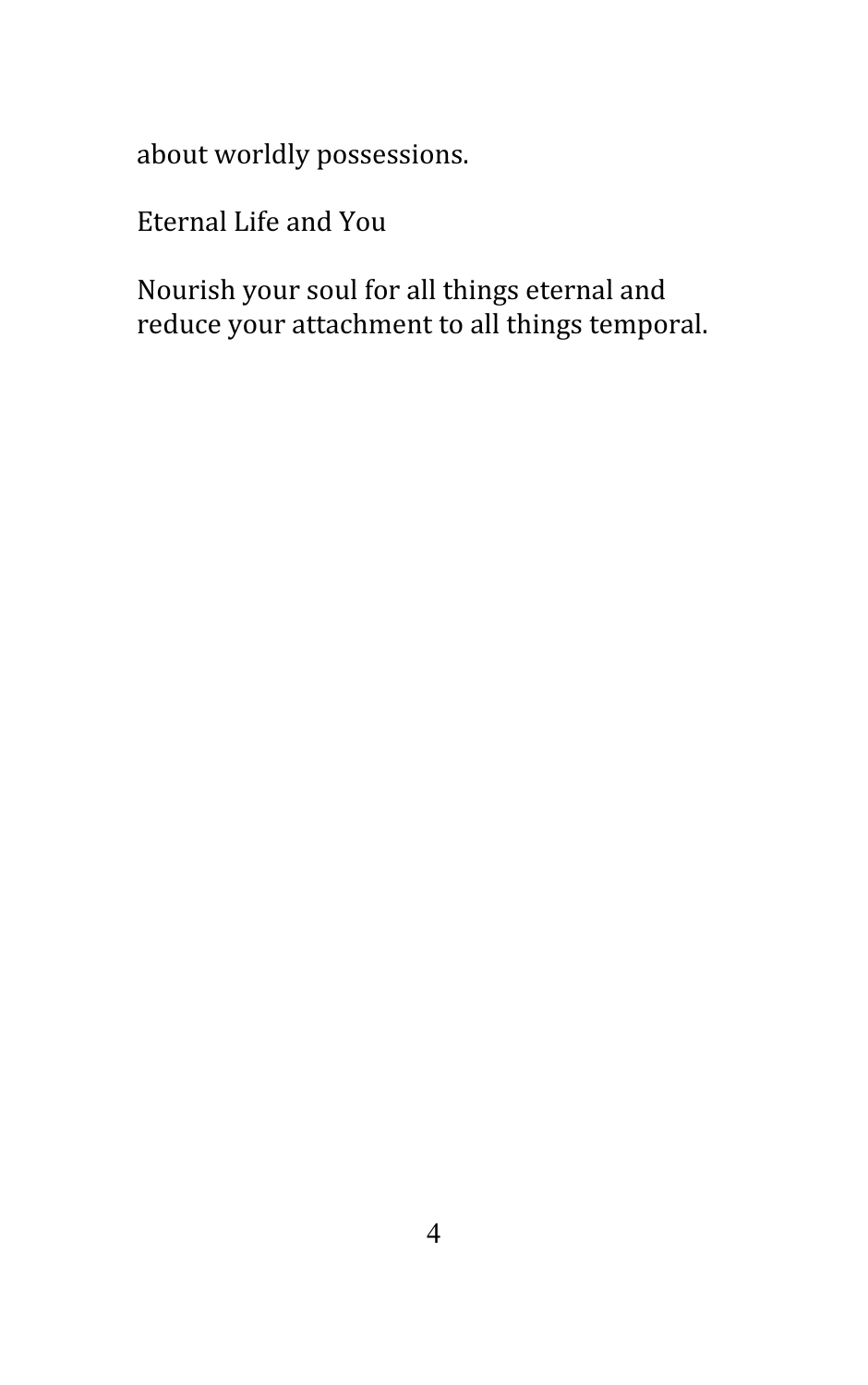## <span id="page-4-0"></span>**Chapter 1:**

## **Wiseness**

# **Synopsis**

The truth opens up the heart and soul. This capability to sense the truth is something we all already bear. We all have a heart and soul that's already precisely showing us how true matters are.

Anything that places you in touch with more of the reality opens up the connection to the spiritual. Once your experience is imparting more truth, there's a sense of opening up, softening, easiness, enlargement, fulfillment, and gratification …

Connecting With Self Instead Of Stuff

This may be most directly felt in the core of the chest, but the heart and soul of all existence is infinite and consequently in reality bigger than your whole body.

So this opening up, softening, and enlargement is in reality happening everyplace; we simply sense it most clearly and directly in the core of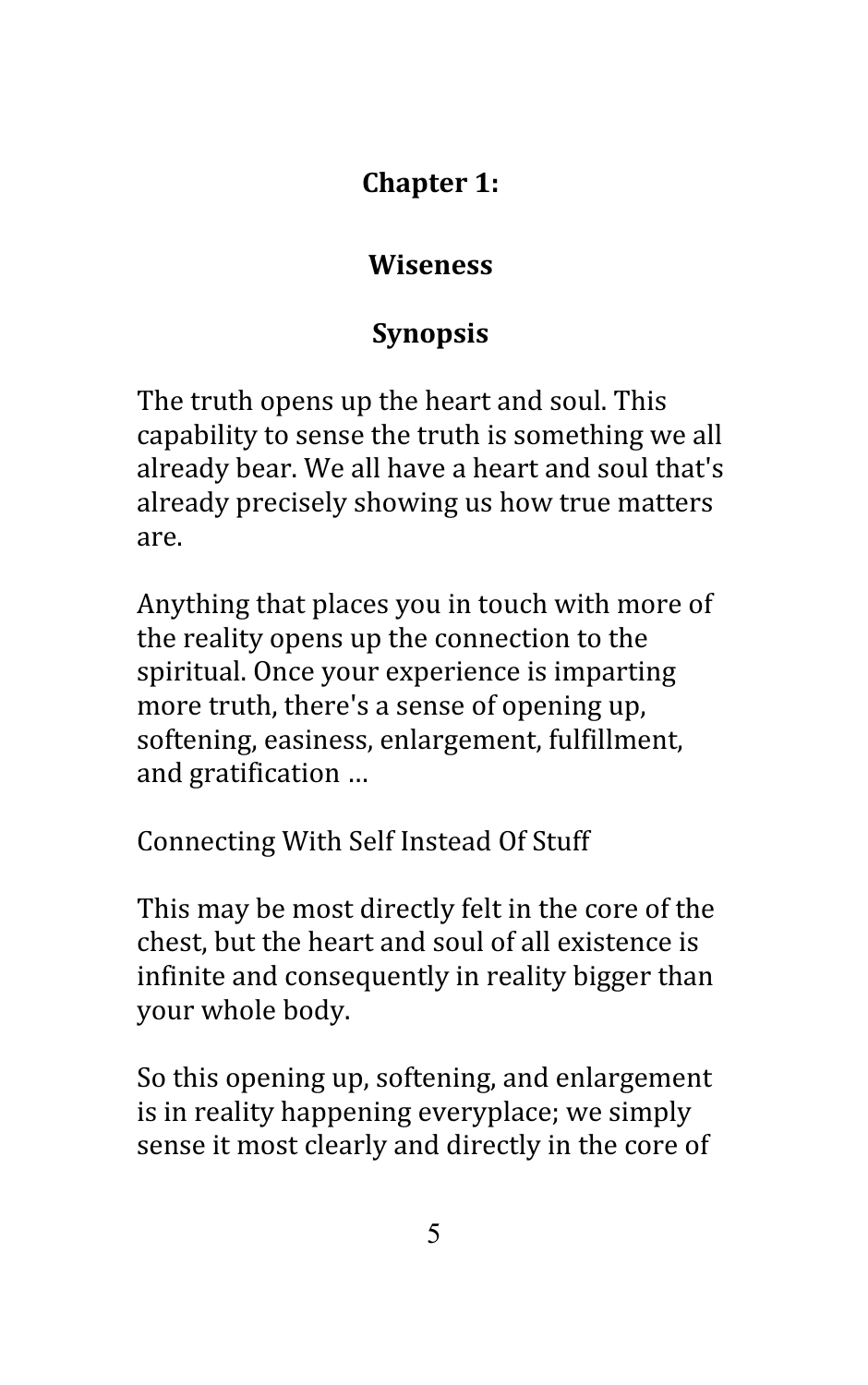the chest.

Once you meet truth, the sense of your self opens up, enlarges, softens, fills out, and relinquishes. The sense of your world is no longer felt to be so confined or little. It gets to be more complete and limitless. The limits soften and fade away, and any sense of deficiency, limit, or deficiency is decreased or annihilated.

As a side effect of becoming in touch with more of the truth, your brain gets quieter as you merely have less to consider. Even acknowledging a simple truth like where your keys are provides you less to consider.

And once you touch on a real big truth, your brain becomes even stiller, like once you view the sea for the first time: The reality or truth you're looking at is so vast that at least for a minute your brain is stopped and gets really quiet.

In direct contrast, once your experience is getting into a decreased or smaller experience of the reality and of truth, the heart and soul narrows.

The sense of your world becomes tight, firm,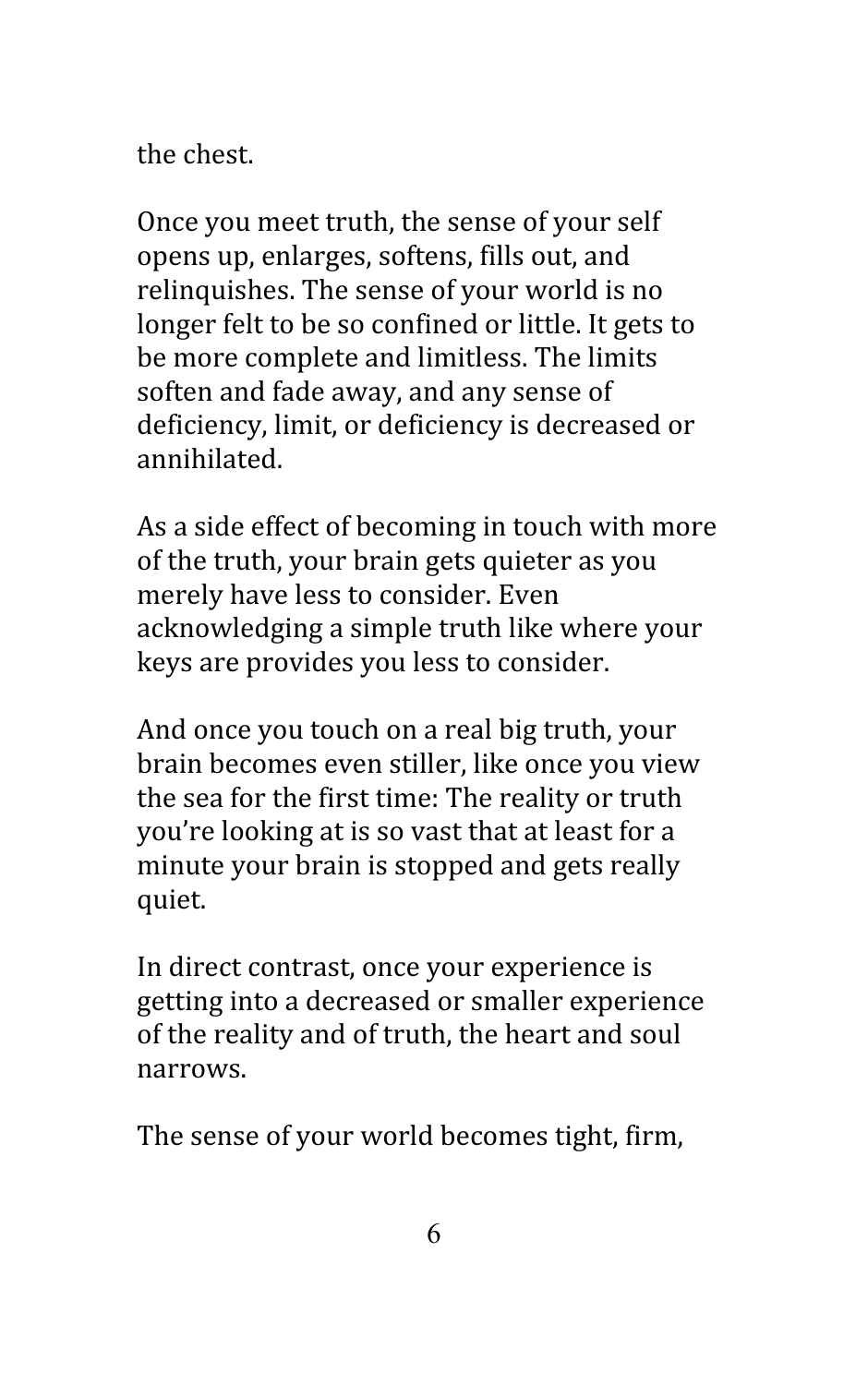compressed, and feels incomplete, limited, and restricted. It may feel like you're little, inadequate, or despicable.

The smallness of the reality is reflected in the littleness of the sense of your world. The result of being less in touch with reality is that your brain gets busier as it attempts to work out what is real.

As luck would have it, your existence is never belittled or contracted, only the sense of your self. Even as cutting your view of the whole room by partly covering up your eyes makes your sensation of the room littler without really making the room littler, an thought or notion that's not really true is mused in a small sense of your self, without really limiting or condensing your existence.

Drill: Take a minute to sense your heart and soul. This may help you get more in touch with what is occurring there. Mark if the heart and soul feels comparatively compressed or comparatively open. In either event, your heart and soul is working absolutely to show you the degree of truth you're getting in this instant. There's no wrong way for your heart and soul to react. It's forever showing you the relative truth of this instant.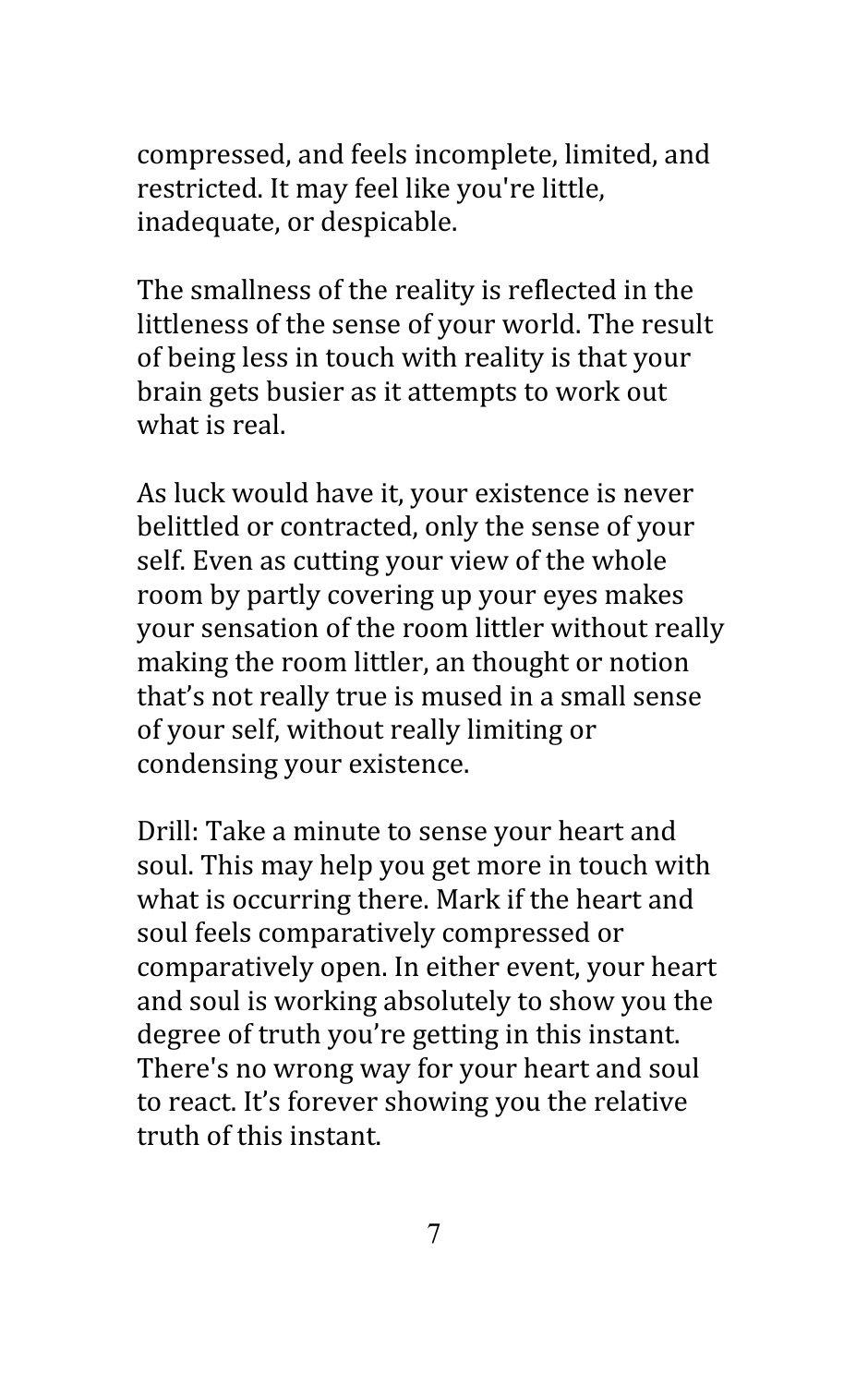Truth is what subsists, what is current now. So, if what subsists is likewise what's true, then there's only truth. Whatever is current is true but to variable degrees.

Just as there's no actual matter or energy that's darkness, but simply altering amounts of the power of light, there's no untruth or falsity, only changing degrees of the truth.

Our heart and soul openness or lack or receptivity in every instant is what shows us how much of the truth is being received in any minute.

What about ideas that are misguided? If you entertain the thought that you'll never be content unless you have 1 million dollars, your heart and soul will contract fittingly to show you that it's simply an idea. This contraction might be really quick, so quick that it doesn't cause you any

irritation or hassle. But if you truly feel this, then the sense of your self-command condense for as long as that thought is held.

Drill: For just a minute, hold onto a confining idea like, "I'll never have adequate time" and note the response. Does this idea let you relax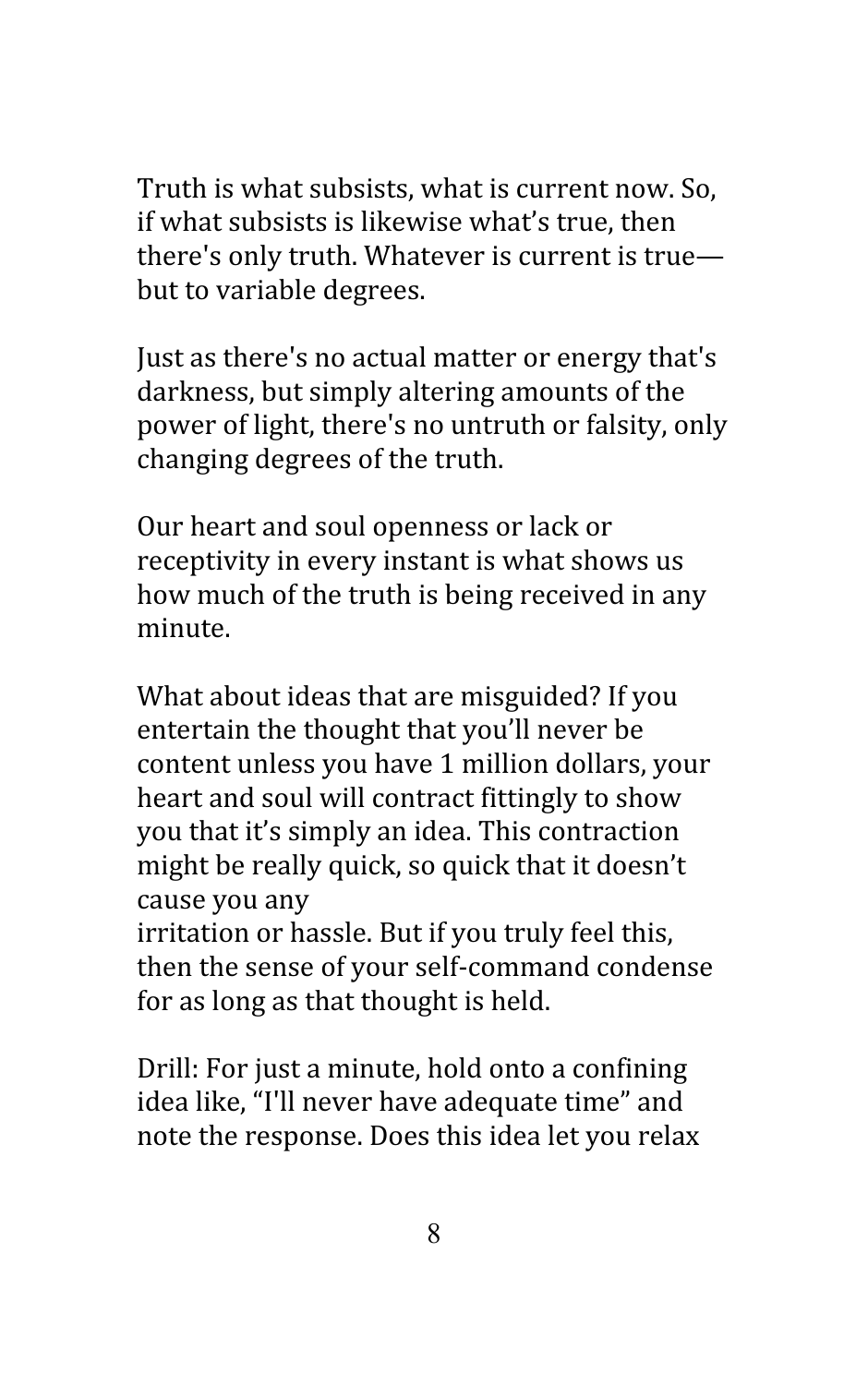and be, or does it call for a sort of effort or compression simply to hold it? Now think about a different thought that you find absurd as it's so untrue like, "I'll never be happy unless I become president of Microsoft." Note how it may even be inconceivable to hold onto this idea. It may even make you laugh.

Many confining ideas are true, but only as ideas. As these ideas subsist, they've some reality to them, but the existence of something simply as an idea is a really small existence indeed. In the range of daily experience, our thoughts have variable degrees of correspondence with truth. Those that agree more closely to reality won't constrict or limit the sense of self for as long as erred ones.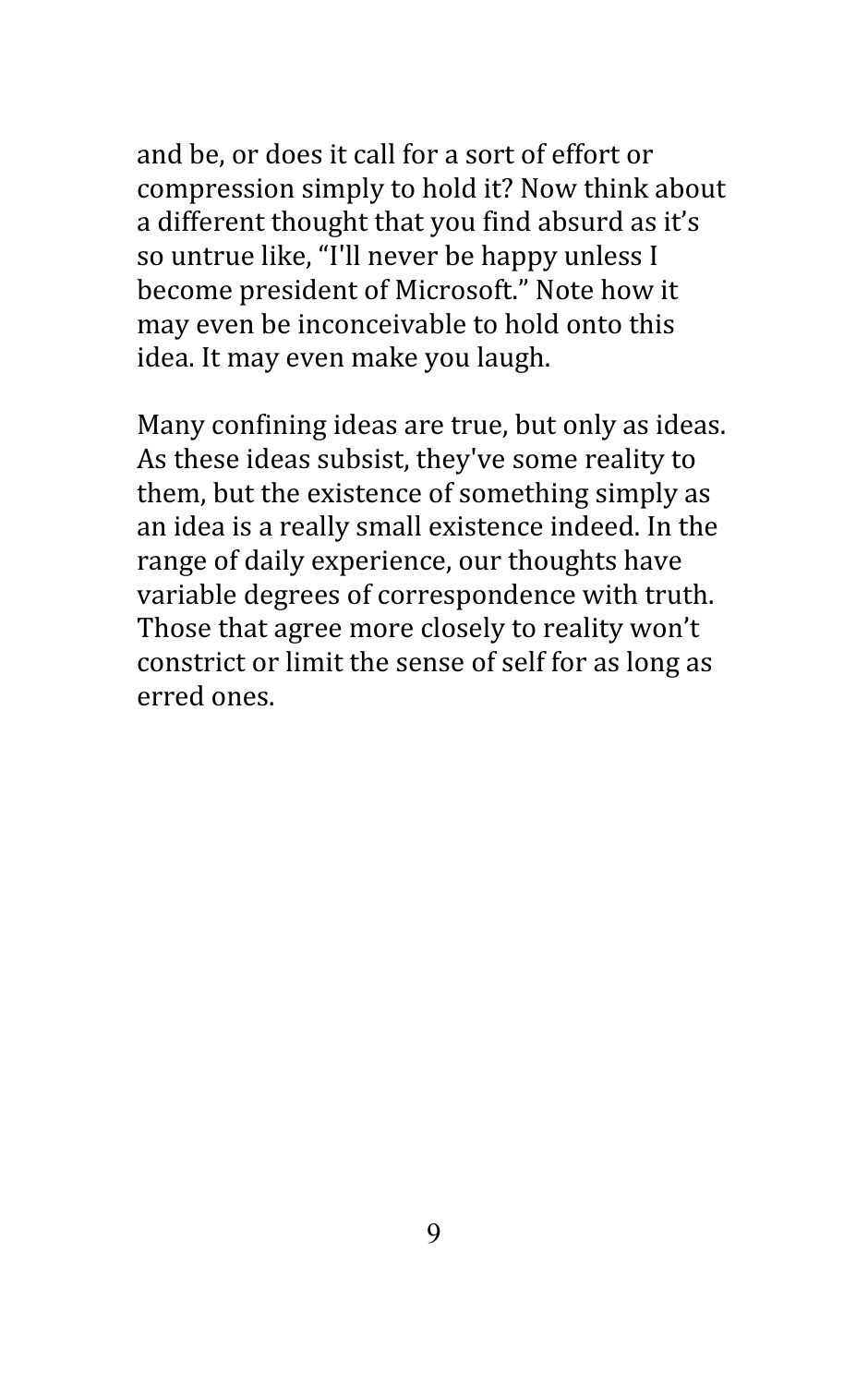## <span id="page-9-0"></span>**Chapter 2:**

# **Beliefs**

# **Synopsis**

A lot of beliefs and suppositions shape and limit our experience of life and connecting and the sense of our self even when we're not consciously considering them. They're thoughts and concepts that are so deeply trusted that they're not even questioned, like "life is short" or "I have to have more money." Moreover, these notions and assumptions render other thoughts, which add to the momentum of thinking and keep your heart and soul, the sensation of your self, little and compressed.

How We Think

Beliefs strongly shape the experience of your world. The first is the belief in a management to your life. Commonly this management is towards more, dissimilar, or better experiences; but occasionally it's framed in contrary terms as not less, equal, or not sorrier.

In either event, there's a profoundly held notion that life ought to move or shift in a specific way.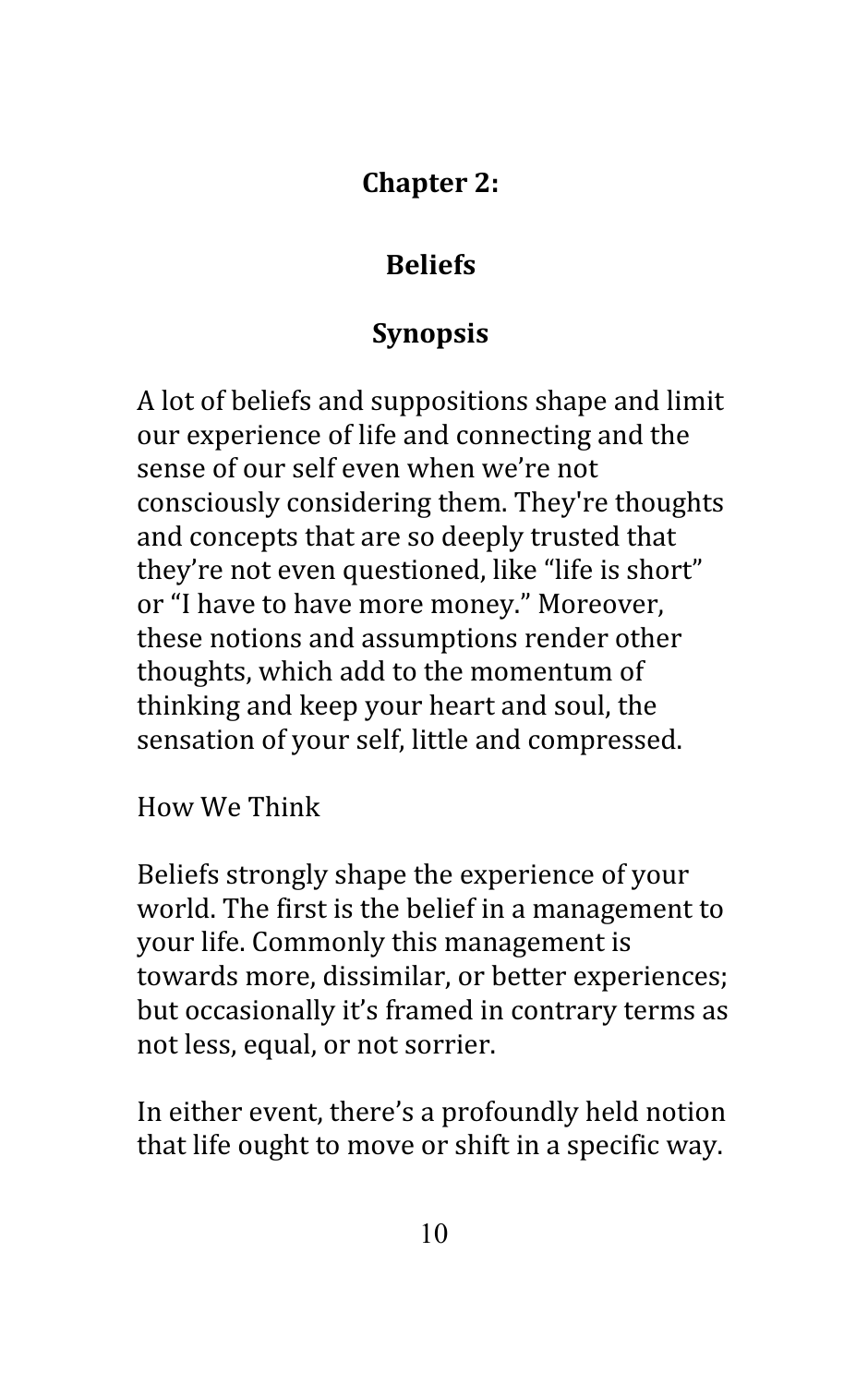Naturally, things do shift, which keeps the hope alive that they'll change in the way you wish them to.

This profoundly held assumption that matters may or ought to be better connotes a little you. The directivity of this assumption is based on a point of reference: matters ought to be better for you.

If matters ought to be better for you, then you have to be lacking something. This supposition and the thinking it returns help maintain a little, compressed sense of your world as that's the implied point of reference of the presumption a small you.

The 2d even more bass and less witting belief that serves to maintain a compressed sense of self is the presumption that physical experience is the most genuine. This is such a widely held supposition that any other predilection may get you pronounced demented.

Even really sensitive and spiritually-oriented individuals who have had really true and profound experiences of additional dimensions are frequently pulled by this premise back toward the physical into a more confined experience of reality.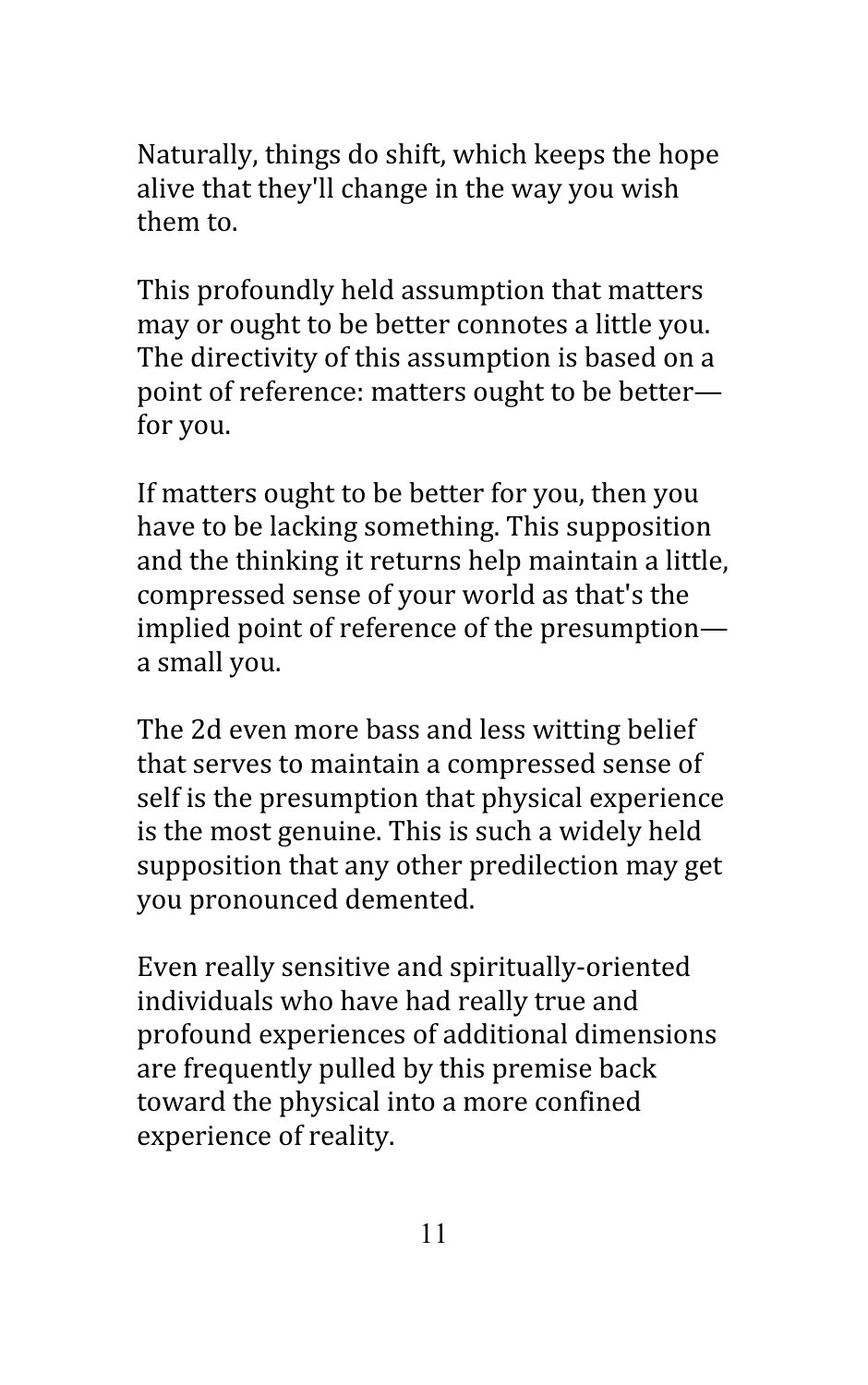There are a lot of dimensions to truth besides the strictly physical, and as a human, your experience admits all of these dimensions. There are the dimensions of ideas, emotion, and hunch. And on the far side of those, are dimensions of complete presence.

A lot of these dimensions are more actual than even physical truth. Experiences of this surpassing reality provide a surpassing sense of your self that's much broader and more perfect than the strictly physical sense of your self.

These 2 beliefs—the principle that your life may or ought to be better and the thought that physical truth is the most actual—vivify an even more basic supposition: that you're the core of reality.

Your sense of your world, and consequently the experience of your existence, is most frequently shaped and limited by your identification with the core of reality, which results in the ongoing question, how is it going for the core of reality? Is it better, more enjoyable, or leastways not painful right now?

This orientation towards the core of reality is not bad, but it's a limited way of feeling reality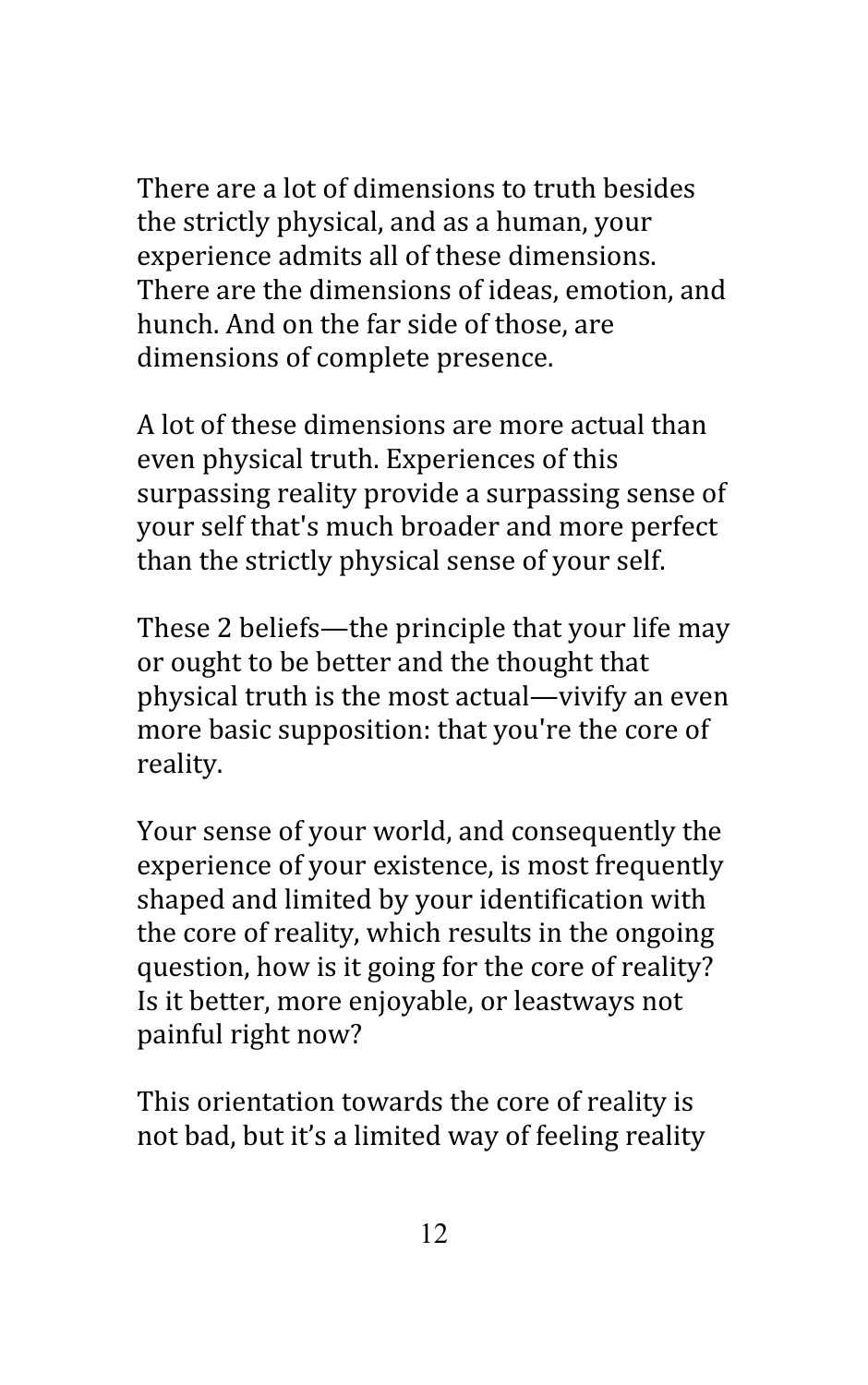and your world. It's like seeing only one channel on your TV: It's something, but it's confined.

This limitation may impact each experience you get. By centering on how it's going for your core of reality, you may miss some of the richest and most fundamental possibilities in life. The largest truths might not even be particularly well-situated for your core of reality. Profound states of love and blissfulness may be wearing from a purely physical position.

Inquiring what you may do about this limitation will only reward it. A different hypothesis is to explore the sense of restriction that identification with the core of reality gives to your awareness and your heart and soul.

Drill: What is it like to trust you're the core of reality right now? Does this let your gist open and relax? Or does it lead to a small sense of your self? With the credit of the incompleteness of identifying with the core of reality, a bigger curiosity often comes up: What else is real about you? Are you more than the core of reality? What additional channels are there on this TV called your life story? What else is happening here?

Under the assumption that you're the core of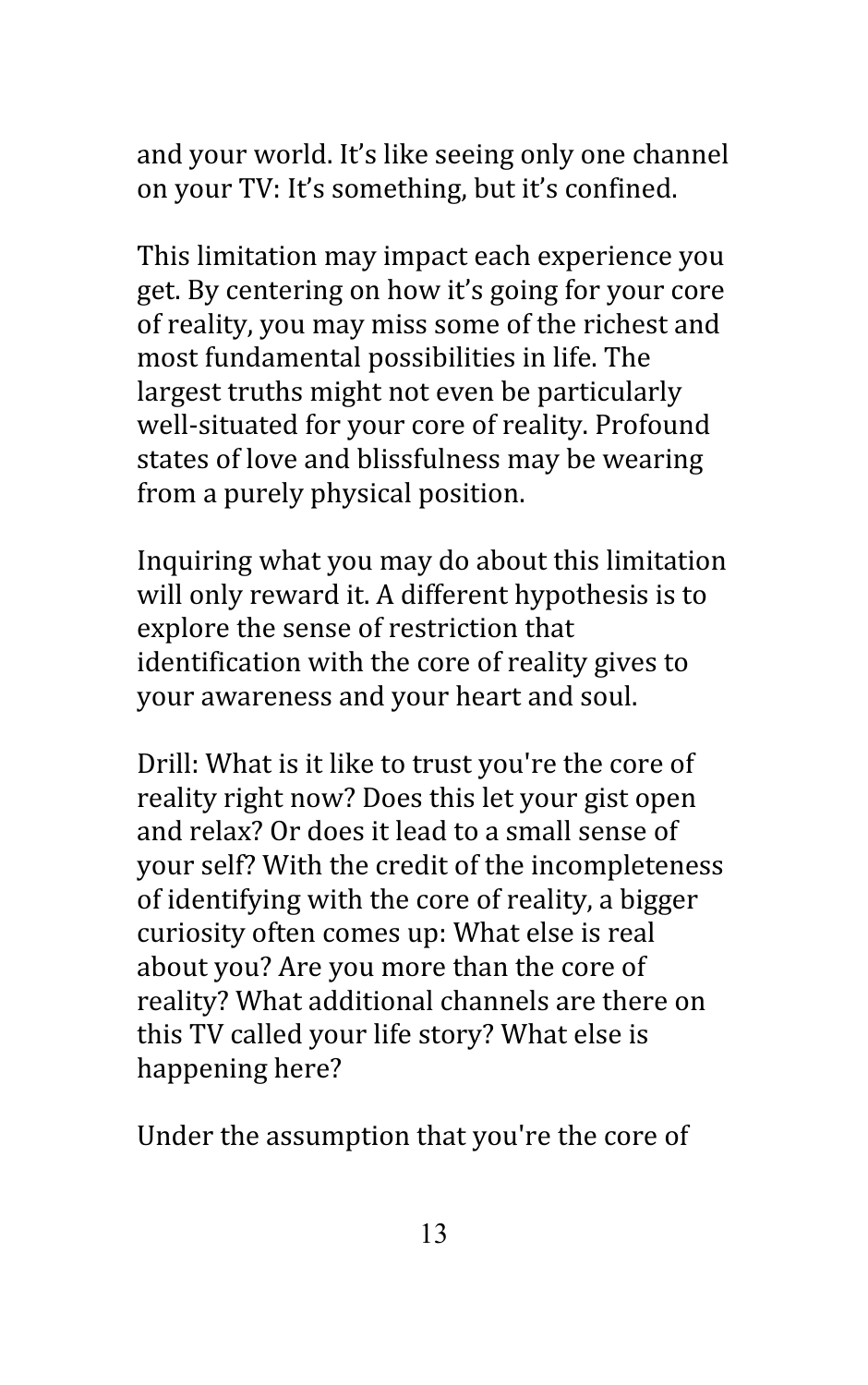reality is an even deeper one. The idea that you're the core of reality is predicated on the presumption that you exist, that you are a self a separated, individual self.

The most familiar sense of your self is frequently this sense of me, which is a confined and incomplete perception of your self. It doesn't let in the far reaches of your greater equaling. This sense of a disjoined me isn't bad or wrong; it's simply confined and incomplete.

In the middle of a really profound and big experience of reality, the sense of your self may get so big and inclusive that it no longer has much of a sense of being your existence.

Once you wake up to the unity of all things, the sense of me may reduce quite dramatically. If you're the couch you're sitting on and the clouds in the sky and everything else, then it merely doesn't add up to call it all me. If it's a great deal more than what you commonly take yourself to be, then the term me is simply too little.

What is your sense of self like today? What is true today?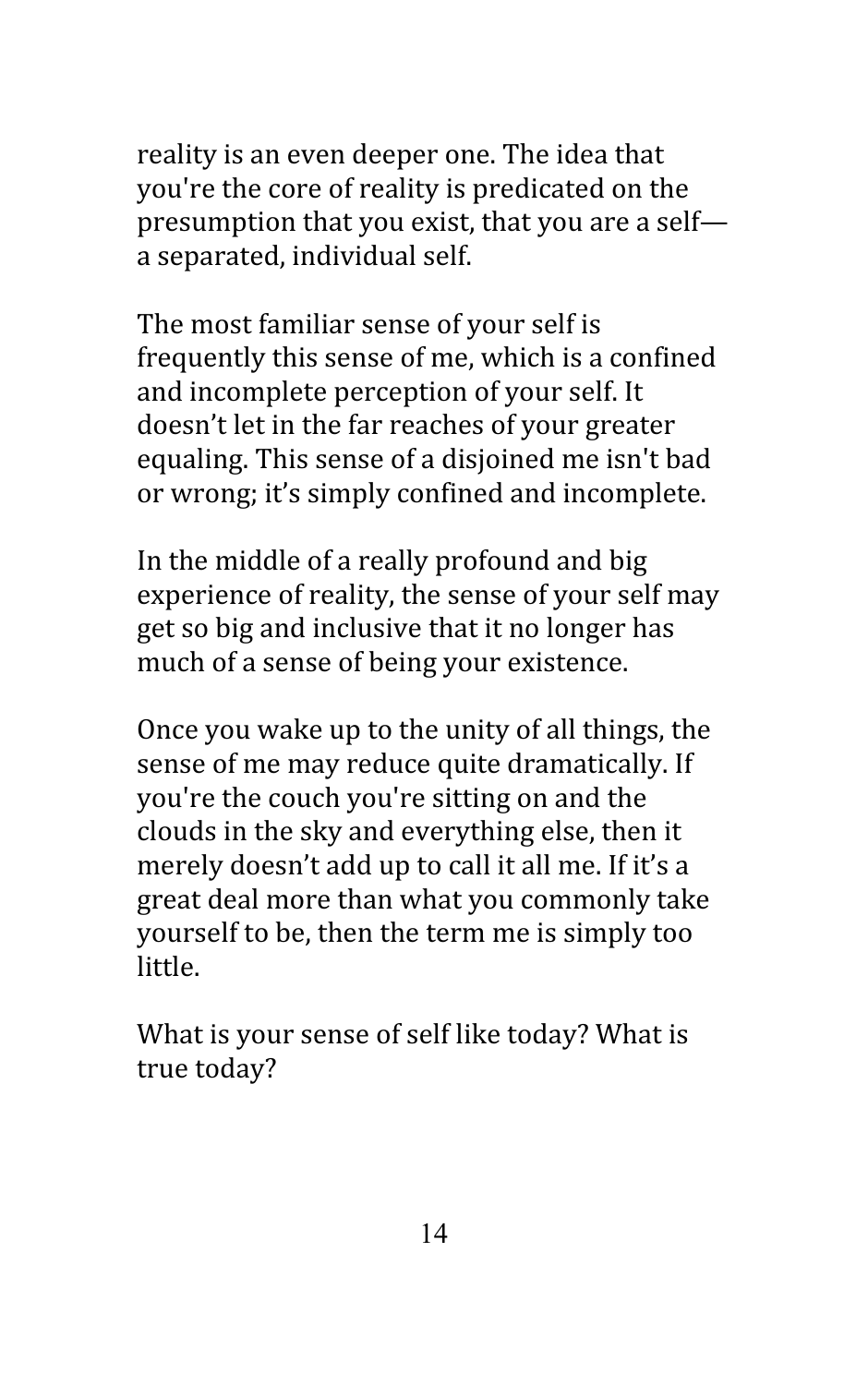#### <span id="page-14-0"></span>**Chapter 3:**

#### **Love**

## **Synopsis**

Anything you or anybody else has ever accomplished has been the drive of love. What shapes this drift of love is the sense of me. What we're forever doing is attending of the self, whether it's a little sense of self or a more extended one. If that sense of self is compressed and small, we mind that me. And when it's enlarged, we mind that bigger sense of self.

All we have ever executed is to take care of the self in the best way we understand how, which is always a loving act.

However, naturally, when our actions solely take care of a constricted me, they don't take care of or allow for other things. For instance, we may take care of our taste-buds, but not our entire body. Or if we're so identified with a notion that all we may do is see it, we might not be minding our entire existence. Taking care of only the taste-buds or only the emotions is yet a loving act, but because it's such a narrowminded way of loving ourselves, it may be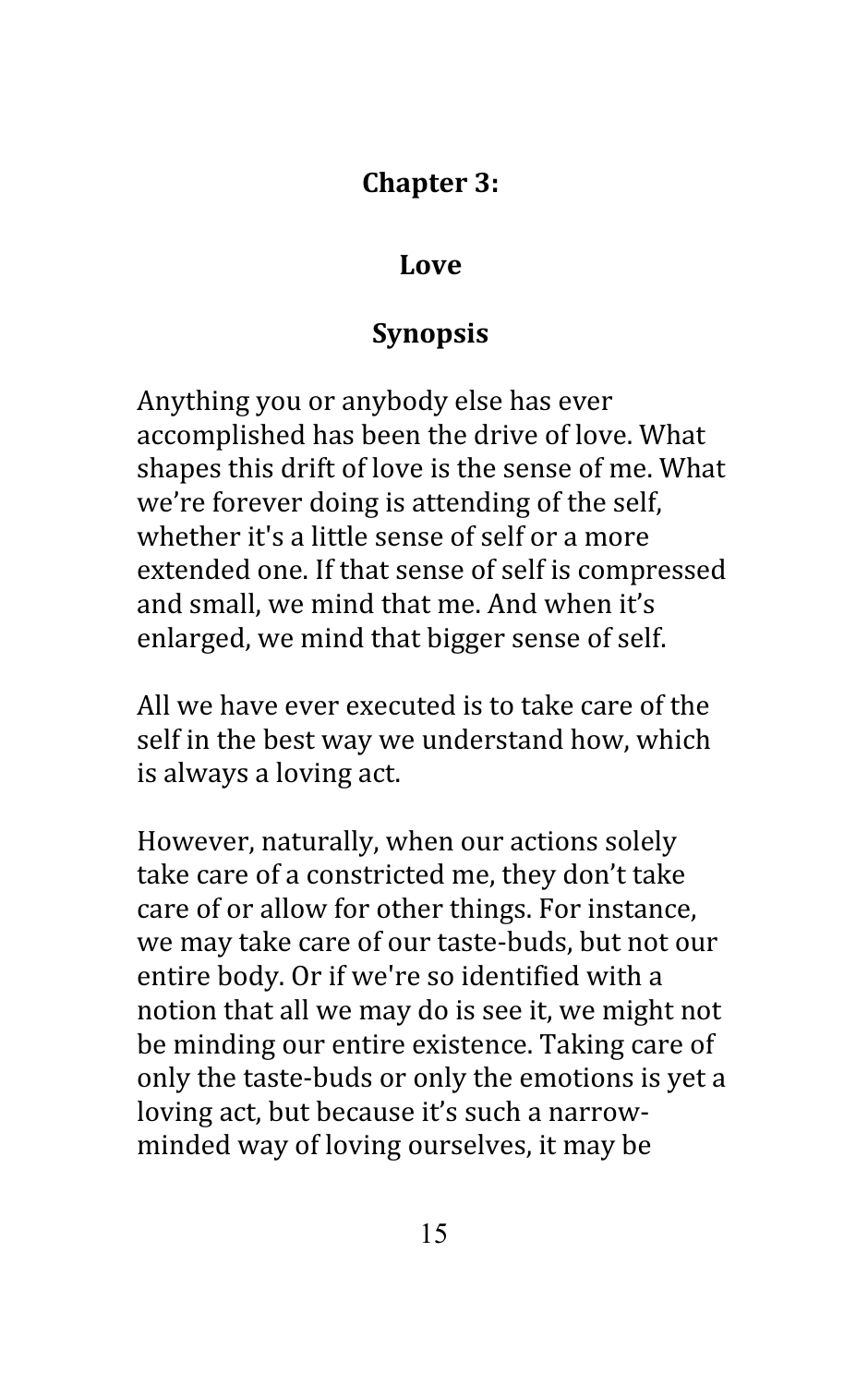neglectful or even adverse to other aspects of our existence.

Opening Up

We may be afraid that if we see love in everything it will mean we'll allow for assault, murder, and other dreadfully narrow ways of taking care of a small disunite sense of me to continue.

It's possible to realize the love that's already inside of us and already working through all of us. It's in realizing that love that the possibility exists for even better recognition of love. On the contrary, when we decline any aspect of love which includes anything that's occurring—the more constricted our experience will be and the less totally loving our actions will be. So, in condemning, we in reality become more like what we condemn.

Being is taking care of self and connecting with a higher power. This leads to a gratitude of everything you do and everything that happens —an appreciation of the way existence moves each time it moves. Love is pouring out everyplace. There's no evidence of the lack of love. What a surprise to find this in a domain that appears so full of issues and matters that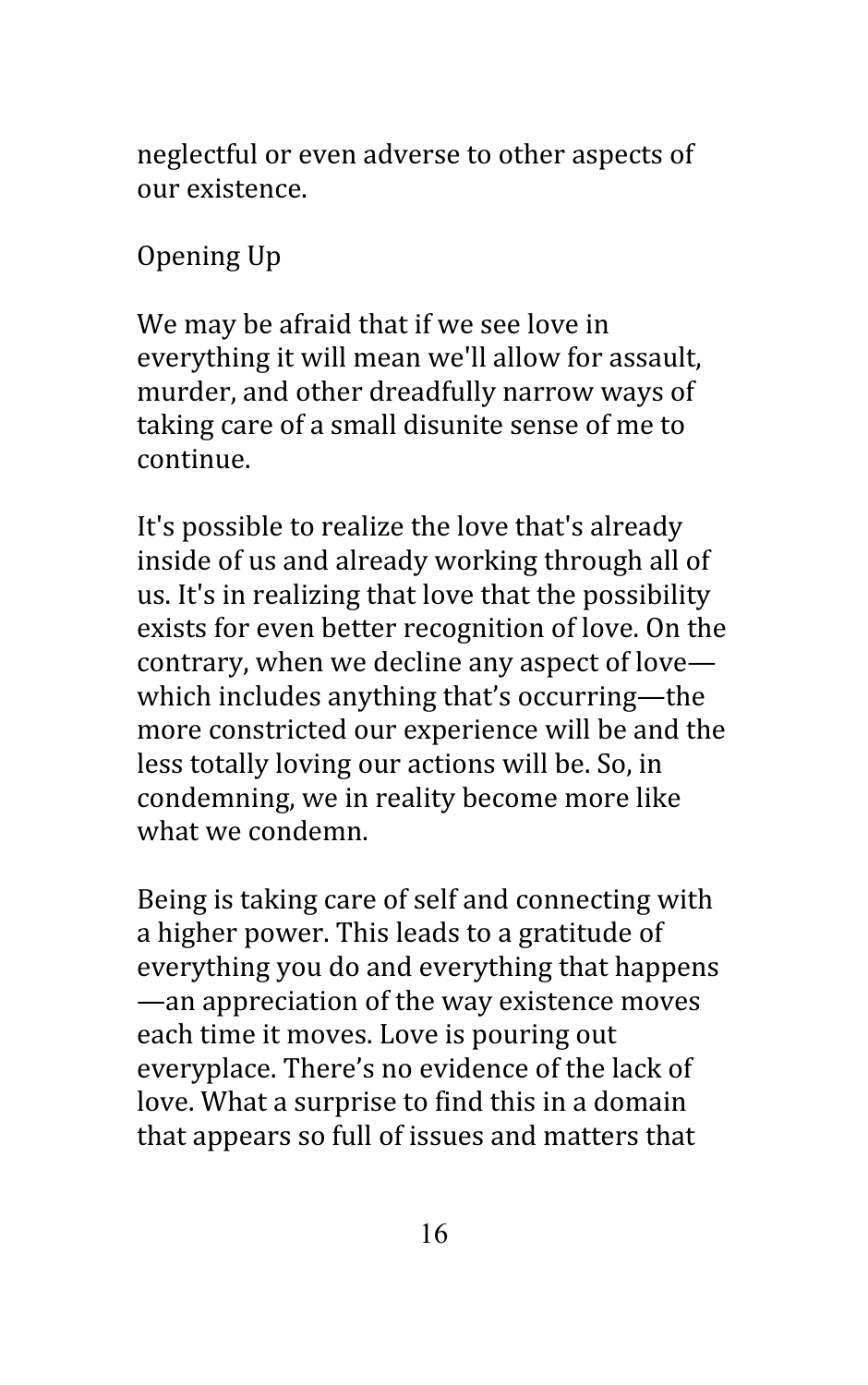need to be changed.

In this culture where more is felt to be greater, there's frequently an implication that greater truths are better. If your heart and soul can open and enlarge, then it might seem best to find a way to open it all the way and keep it that way.

If your gist is forever connected to a higher power and accurately and appropriately opening or contracting to show you how real each moment's perspective is, then the best outcome of experiencing a small truth is for your heart and soul to contract and show you how little that truth is.

There's never a need to have a greater or smaller experience, as existence is still existence even in the little experiences. Its nature is the same, and part of its nature is this capability to separate how true—how complete —a specific perspective is.

True freedom is when you may move in and out of recognition with a small sense of your world. You don't need to take my word for it. Discover what occurs in your heart and soul if you simply let the opening and closing of your sense of self be merely the way it is today. Perhaps you may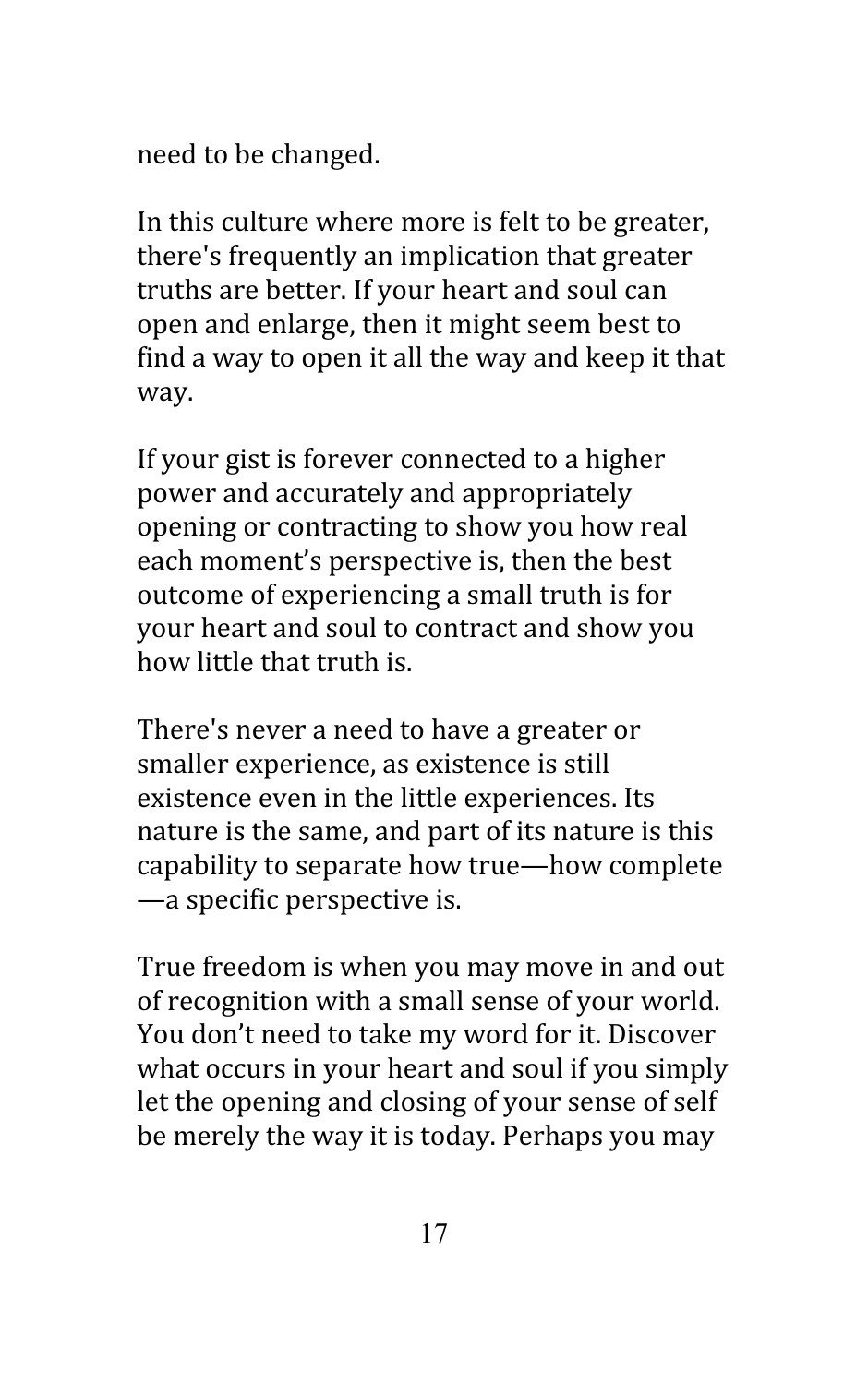rest now from the dream of experiencing and having everything.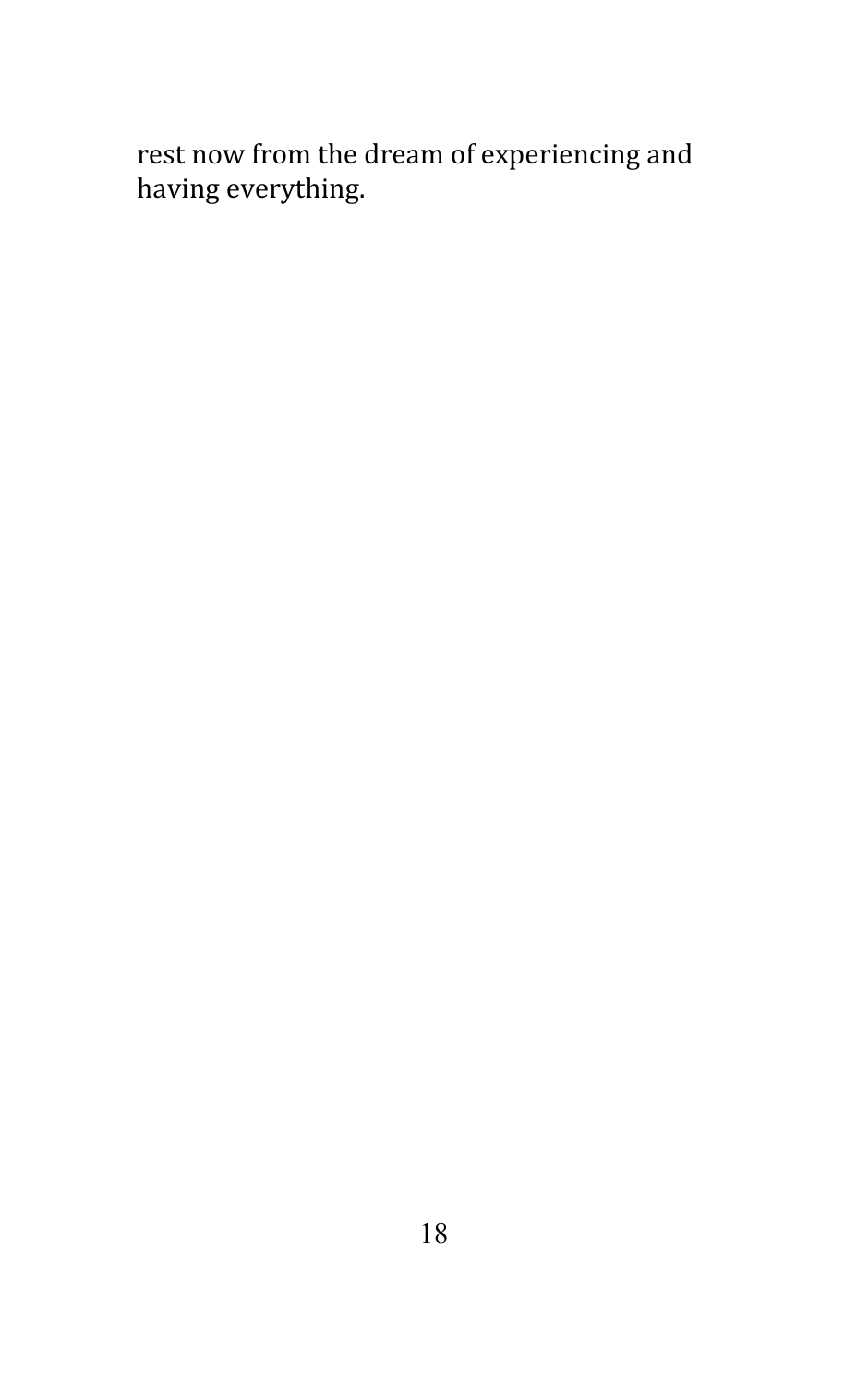# <span id="page-18-0"></span>**Chapter 4:**

# **How To Connect With The Temporal**

# **Synopsis**

Make acquaintances with the angels, who while invisible are forever with you... Frequently call them, and make great use of their help and assistance in all your temporal and spiritual matters.

We're forever in the company of angels whether we decide to acknowledge them or not. They're forever by your side, guiding and protecting you whether you decide to believe in them or not.

Connecting with your angels may be a very rewarding and spiritually fulfilling experience. I'll demonstrate you how you may become closer with your angels, associate with them and gain knowledge, insight, protection, guidance and/or emotional solace from that association.

Reaching Another Dimension

The beginning step in connecting with your angels is to make time for this to happen.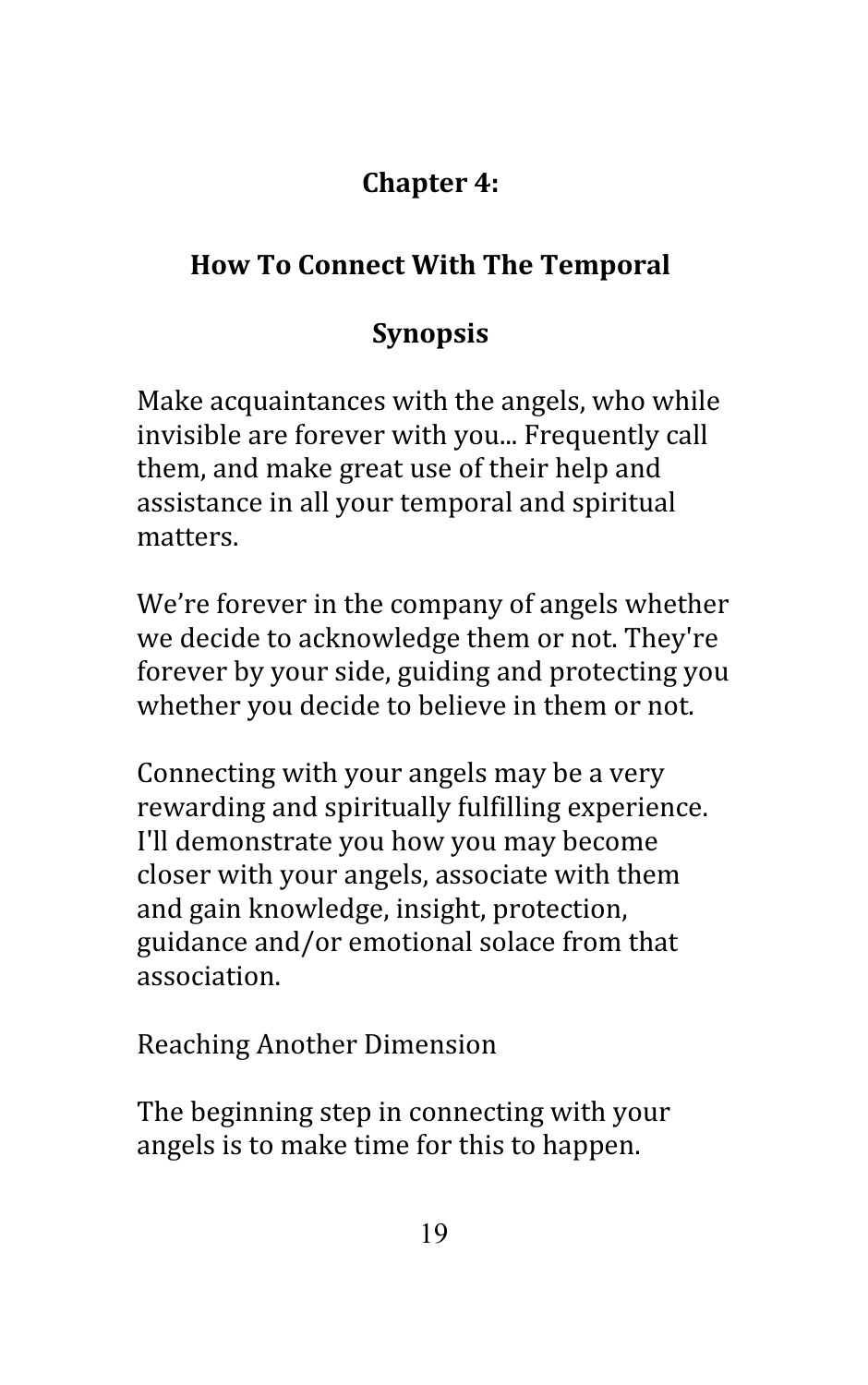Take a couple of minutes out of every day to connect, communicate or simply thank your angels for being there.

Don't worry if nothing occurs at the start, you're already doing the most crucial part and that's acknowledging that they're there.

As angels are the higher powers messengers and helpers and they see you through eyes of unconditional love and will be there for you night and day with their soft and loving guidance.

Once you wish or require help from your angels, all you have to do is merely ask. Nothing you do, state, think or feel may ever make your angels depart your side.

So, after you have set aside some time to associate / commune with your angels discover a hush space and center yourself by taking a few long and deep cleansing breaths. Void your mind and simply clear the space for breathing, in through your nose and out through your mouth.

After you feel focused and fully in the here and now, envision a bright white or golden light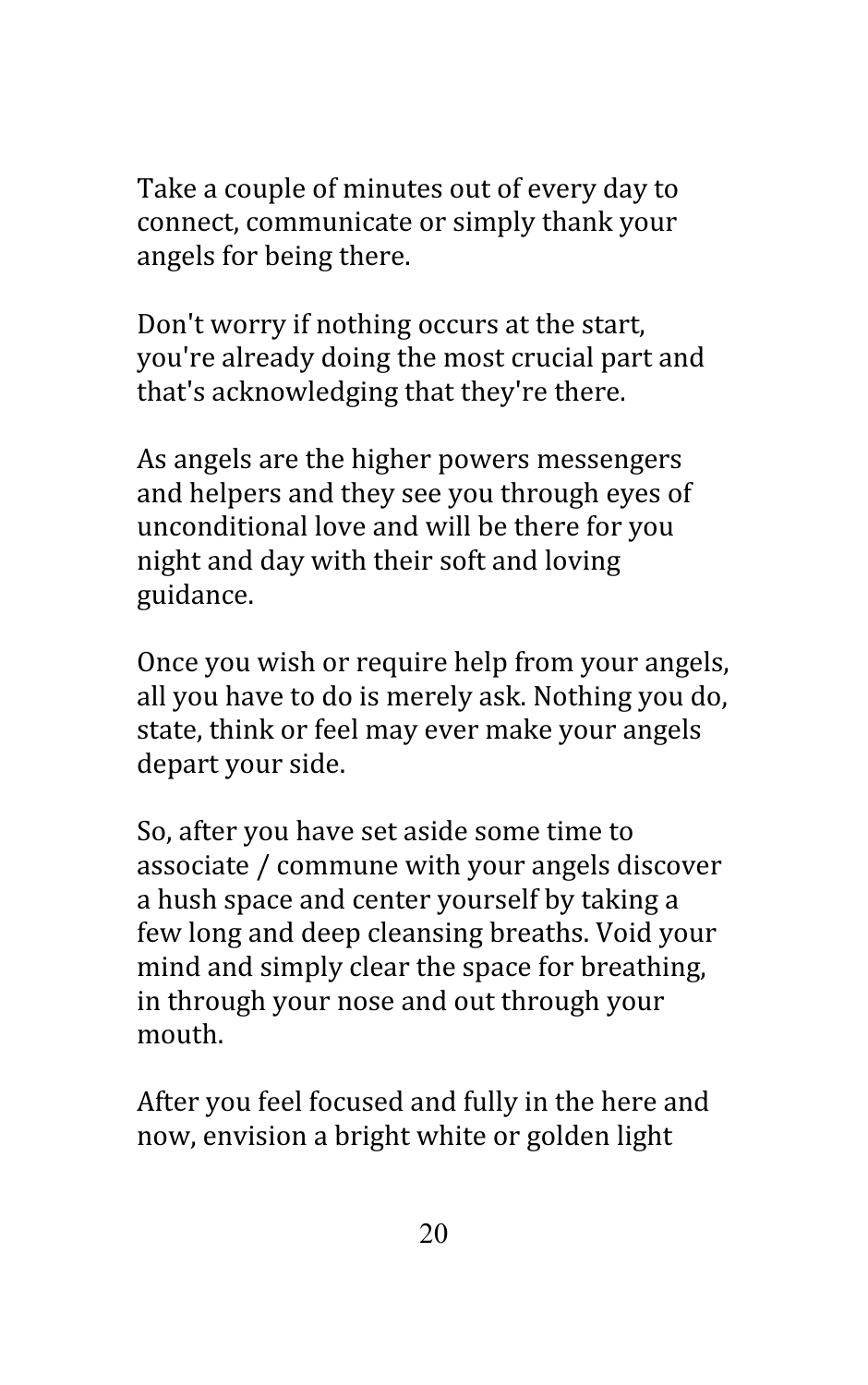filling you and encompassing you with its amazing aura. Simply shut your eyes and picture a loving light softly ascending upon you and filling each part of you with the feeling of unconditional love.

When you're in this heightened awareness state say a prayer (it doesn't have to be an elegant prayer) simply an uncomplicated and personal request asking the higher power to watch over and guide you and to assist in the association between you and your angels.

Likewise ask your angels to surround you. Take note of any feelings or sensations you acquire, as well as any personas, sounds, or thoughts that come to you. These may be your angels attempting to reach you.

Ask your request or question, or ask for the counsel or assistance you want or need. Your angels are there whether you see them or not and all you have to do is ask and they'll react in their own way. A few might be through a whisper, or

an idea, or perhaps something in nature as a butterfly or bird flying.

Be cognizant of any signs, ideas, feelings or sounds that come to you, as these may be your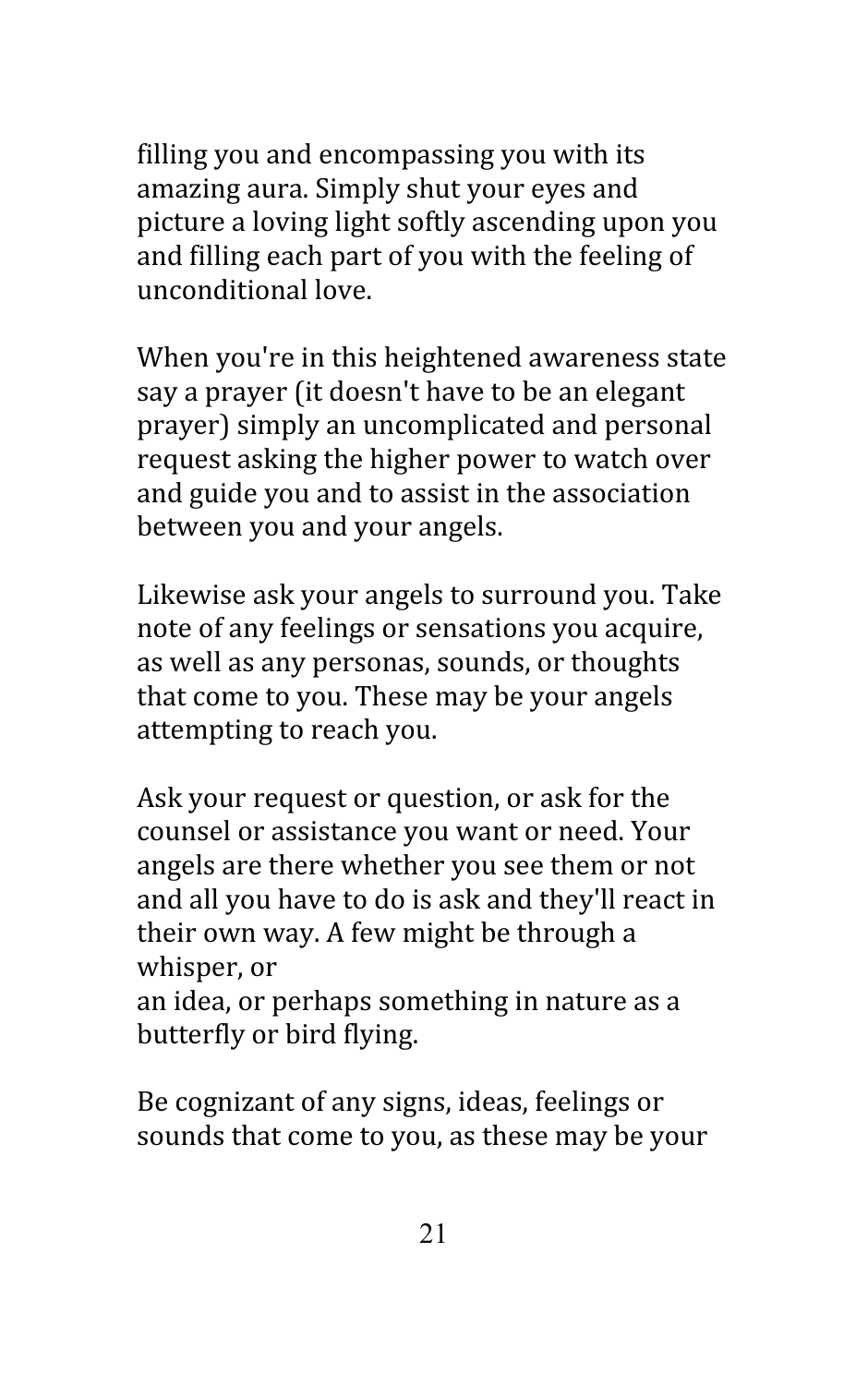answer. Your angels might communicate with you in a lot of different ways, including; through dreams, happenstances or synchronicities, thoughts, ideas, aspirations signs in nature (like birds or butterflies), with books, particular songs, number sequences, strangers or even individuals you know. So keep an open mind over the course of the following few days and you'll most certainly find something of an answer.

Once you feel you're finished with your angel time make sure to thank your angels and let go of the result.

Don't place any expectations on what you ought to or wish to hear, feel or see.

Trust that you'll get the assistance or guidance you require, even though it might come in unexpected ways. You may make certain that it's from your angels and will know you're getting guidance from the angelic realm when the messages are full of love or are loving in nature, if they're repetitive, and consistent.

What is most crucial is our intention once calling upon them.

Connecting with your angels is truly very easy.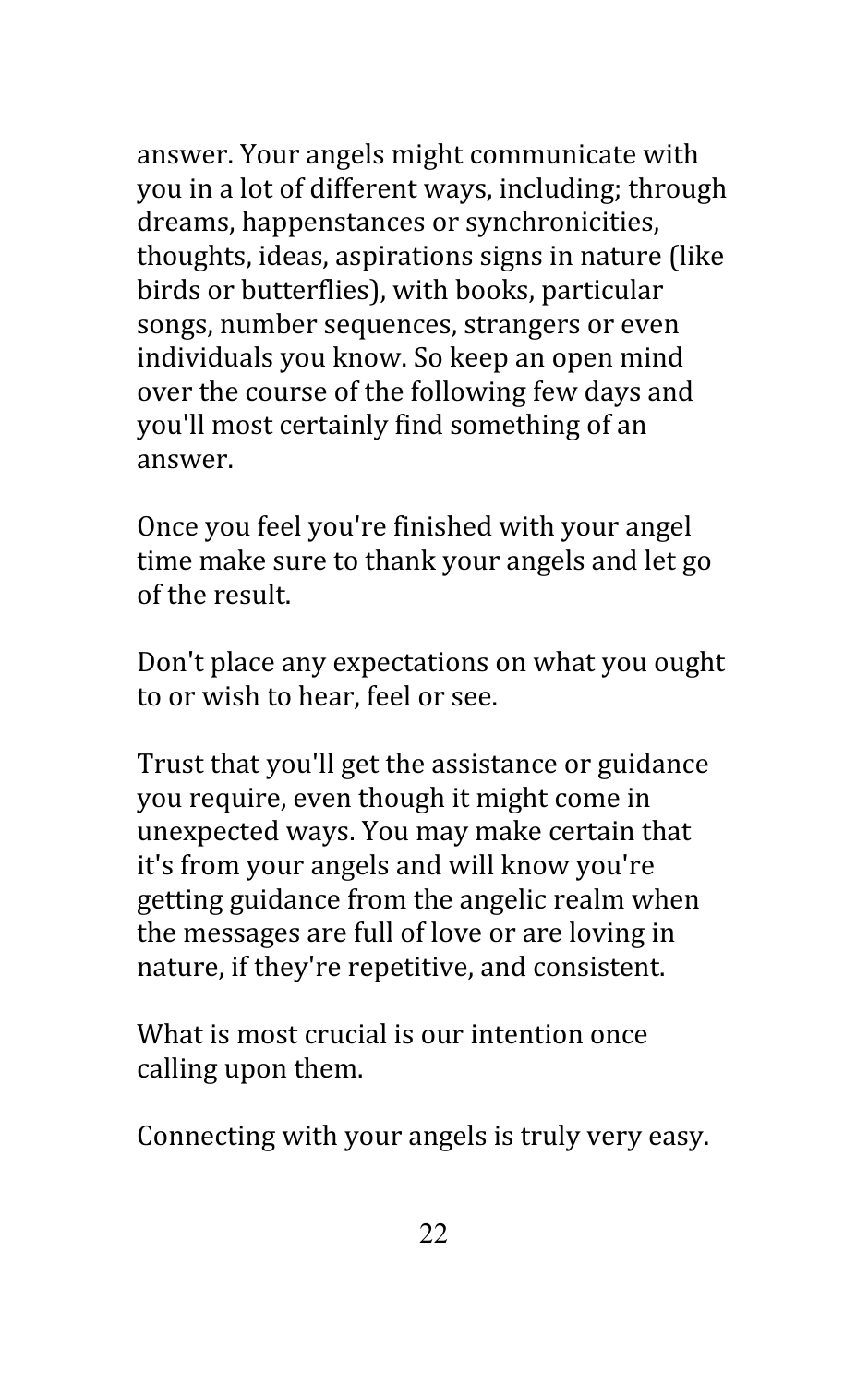Your angels love to celebrate each moment that you're making a conscious attempt to connect with them.

They wish you to call on them for any reason or state of affairs, even if it seems little to you.

They welcome the chance to prove their existence to you, again and again; again and again. Begin now to build a growing relationship with your angels (or any of your spiritual guides and assistants) and observe your life become better in each way and you'll see the wonders and miracles blossom.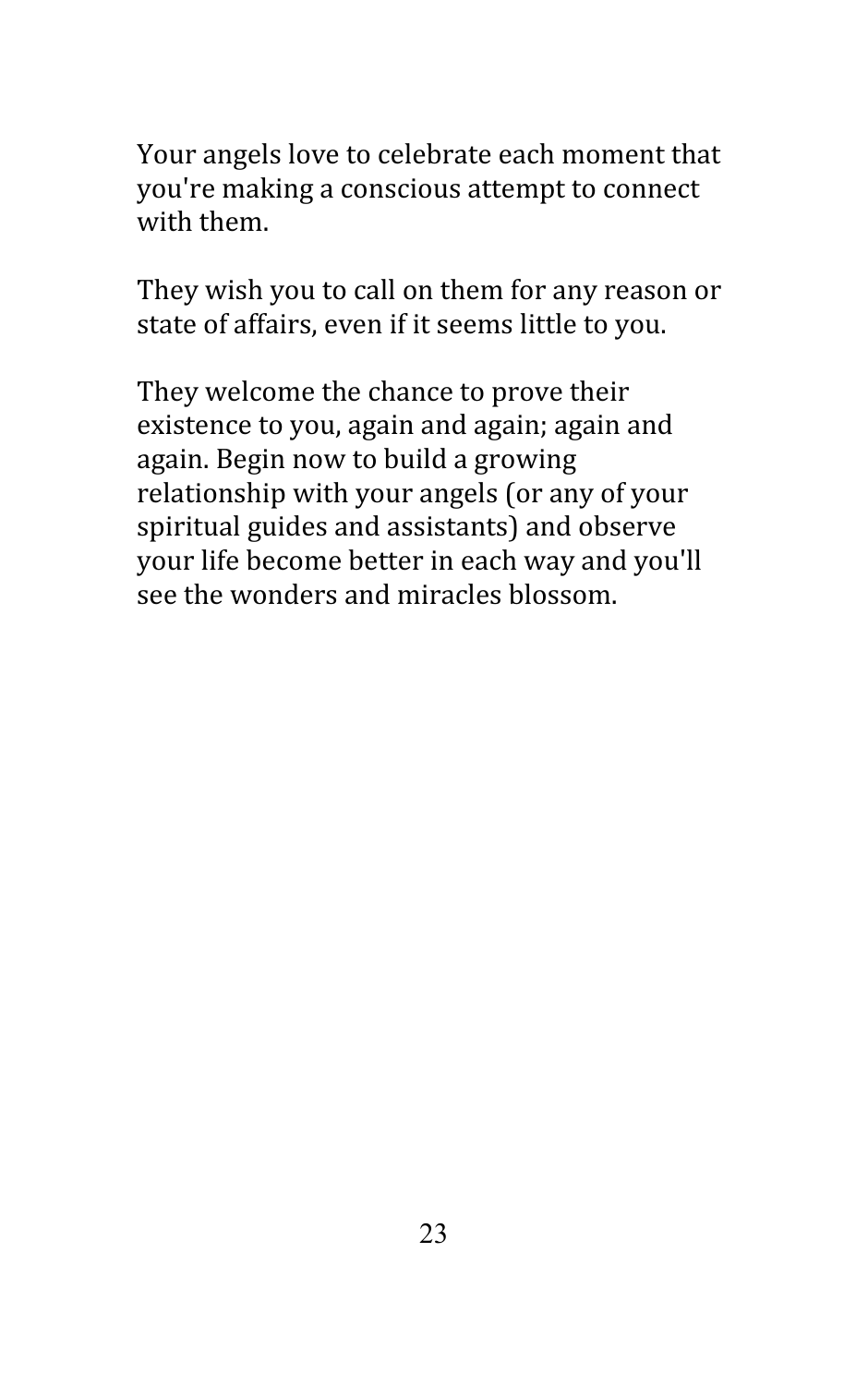# <span id="page-23-0"></span>**Wrapping Up**

Perhaps the experience of eternal life and connection with other than temporal things doesn't need to be captured. This is something we may also unfold gradually in stages like a meal or novel that we slowly savor instead of rush through.

We are and always have been recognizing the truth even when we experience only a little part of it.

The fullness of existence is likewise revealed in the small truths that comprise our lives.

Existence is never harmed by the limited perspectives we go through. Being isn't dependent on any specific way of sensing your self nor even on the absence of a sense of self.

Existence is already resting inside the endless opening and closing of your heart and soul, so you may as well savor the ride.